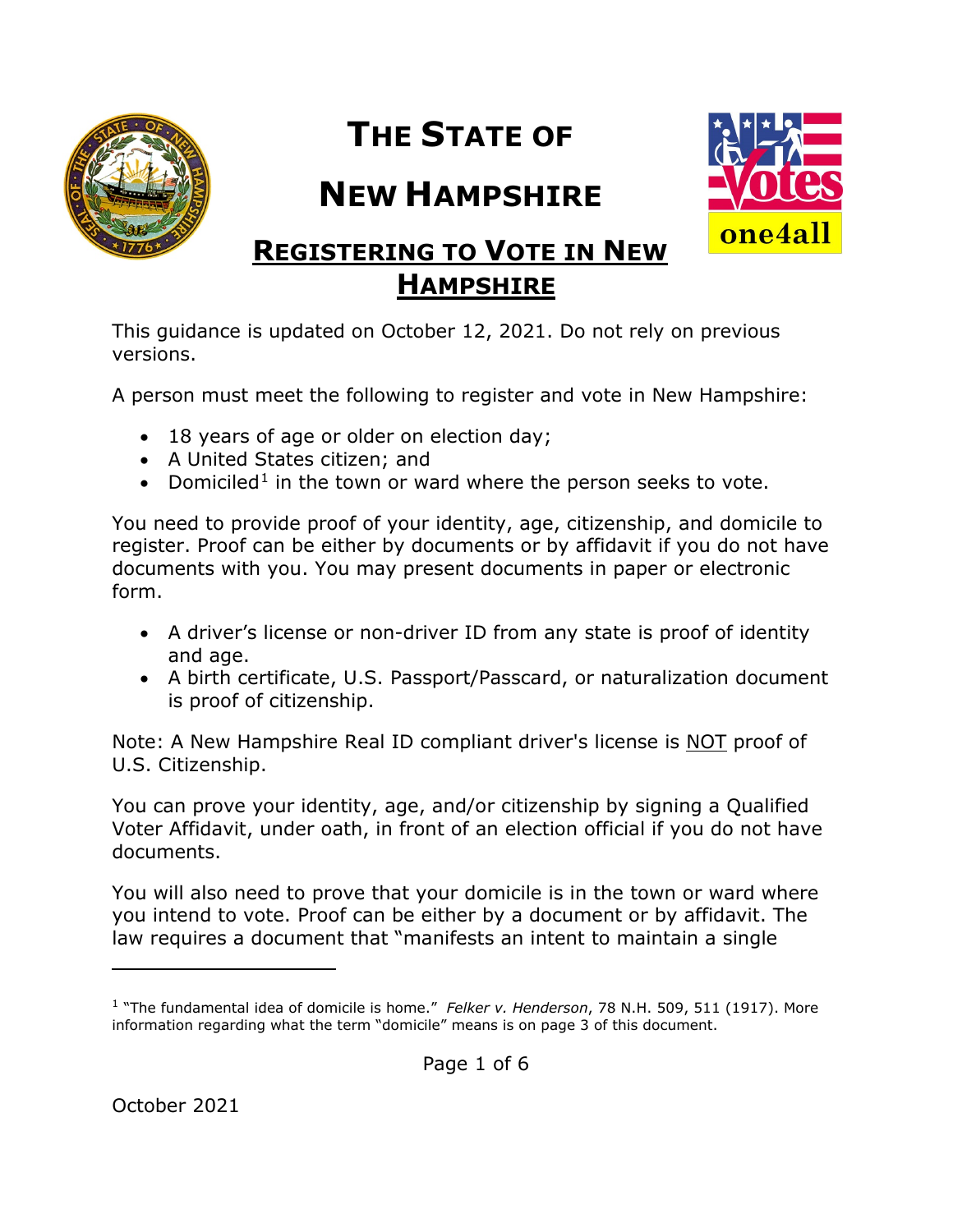continuous presence for domestic, social, and civil purposes relevant to participating in democratic self-government." RSA 654:1[2.](#page-1-0)

Many types of documents fill this requirement. The following documents are examples of acceptable proof of domicile. You need only one document:

- A New Hampshire driver's license or non-driver ID showing your current domicile address;
- A document from the school that you attend showing that you live in campus housing. A document issued by the school that has your name and the address (on or off campus) where you live fills the requirement. Many colleges and universities provide students with acceptable documents.
- Students also may use a smart phone or other electronic device to show the election official a page from the college or university's official student electronic records website. The web page must list the student's name and dorm assignment or off-campus residence address. Some universities have established an on-line web page resource specifically for this purpose. Consult your school officials if you cannot find and display this information from your school's system.
- A note signed by a school official, including a Resident Assistant or other person who supervises your dorm, fills the requirement under RSA 654:1, I-a.
- A rental agreement, lease, or similar document that shows your name and the address of your domicile. The document must show your domicile on Election Day.
- A document showing that you own the place you claim as domicile, such as a deed, property tax bill, or other similar document that has your name and address.
- A New Hampshire resident motor vehicle registration showing your domicile address.
- A voter photo ID issued by the NH Division of Motor Vehicles at no cost to you.
	- o Ask your town or city clerk or the Secretary of State's office for a voucher and present it to the Division of Motor Vehicles (DMV) to get a voter ID card. Voter photo ID cards can only be used for voting purposes,

 $\overline{a}$ 

<span id="page-1-0"></span><sup>2</sup> Senate Bill 3 did not amend RSA 654:1.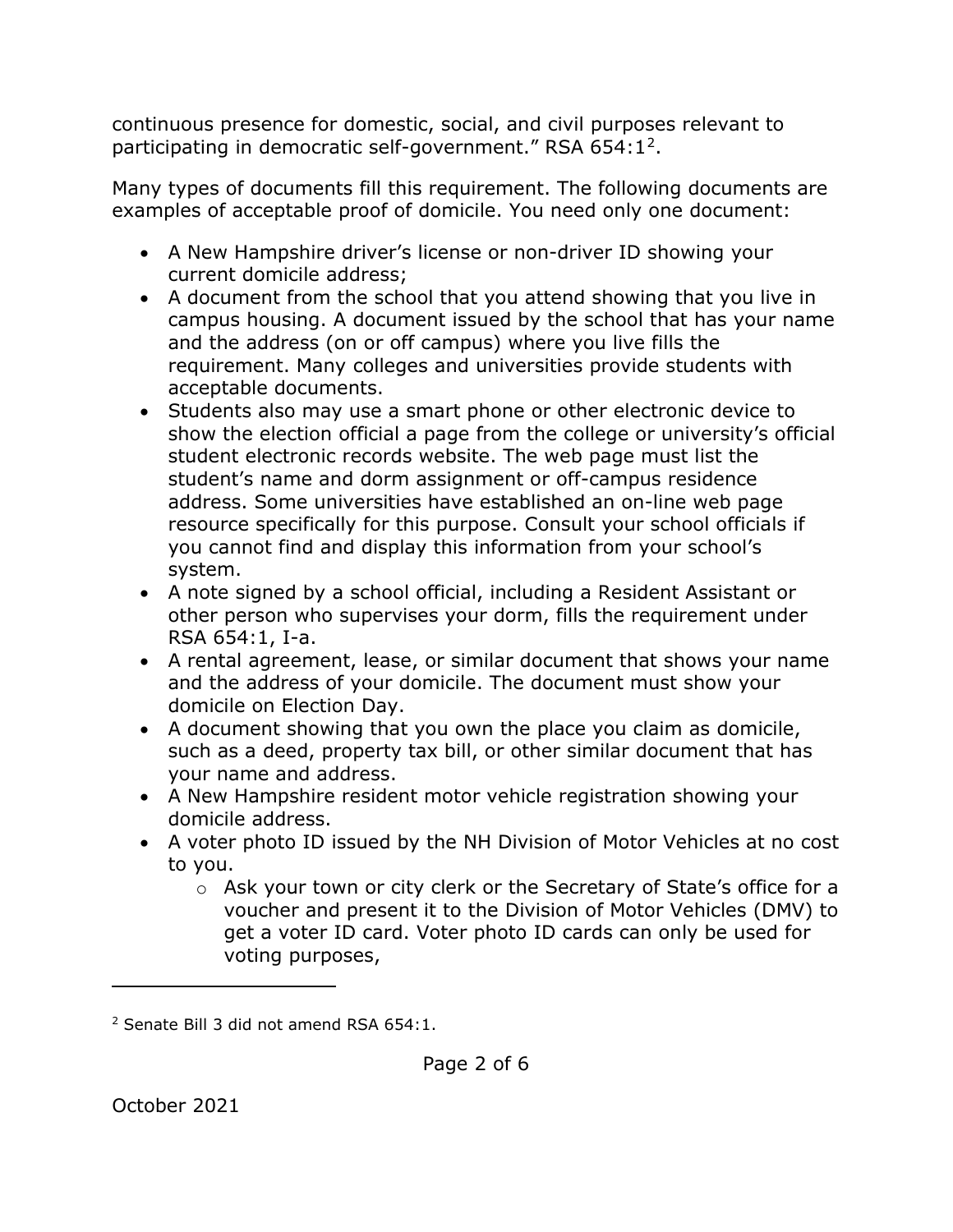- $\circ$  Information on the documents you will need to present to the DMV is available here: [https://www.nh.gov/safety/divisions/dmv/forms/documents/dsm](https://www.nh.gov/safety/divisions/dmv/forms/documents/dsmv634b.pdf) [v634b.pdf](https://www.nh.gov/safety/divisions/dmv/forms/documents/dsmv634b.pdf)
- A document showing that you enrolled a dependent minor child in a public school that serves the town or ward of your domicile.
- Any state or federal tax form, other government form, or government issued identification that shows your name and your domicile address.
- Canceled mail addressed in your name to your domicile address that shows the U.S. Postal Service delivered the mail to you at that address.
- Any form from the U.S. Post Office showing your name and the physical address where you are domiciled (not a Post Office Box). The confirmation you received by e-mail or U.S. mail when you reported your new address to the Post Office fills the requirement.
- A public utility bill, such as such as an electric, telephone, water, gas, or other utility bill, with your name and domicile address on it.
- A note from a homeless shelter or other service provider located in the town or ward where you will vote that confirms they will receive U.S. mail sent to you at that address.
- You may also use any other document that shows proof of your intent to make the place you claim your voting domicile.

You may call or visit your town or city clerk's office if you have any questions about proof of domicile. Look up your clerk's address and contact information here:<https://app.sos.nh.gov/Public/ClerkDetails.aspx>

You can prove domicile by signing a Domicile Affidavit if you do not have a document proving your domicile.

Please bring any documents you have establishing your qualifications with you when registering to vote. If you do not have documents or forget to bring them:

- **YOU WILL BE ABLE TO REGISTER TO VOTE;**
- **YOU WILL BE ABLE TO VOTE; and**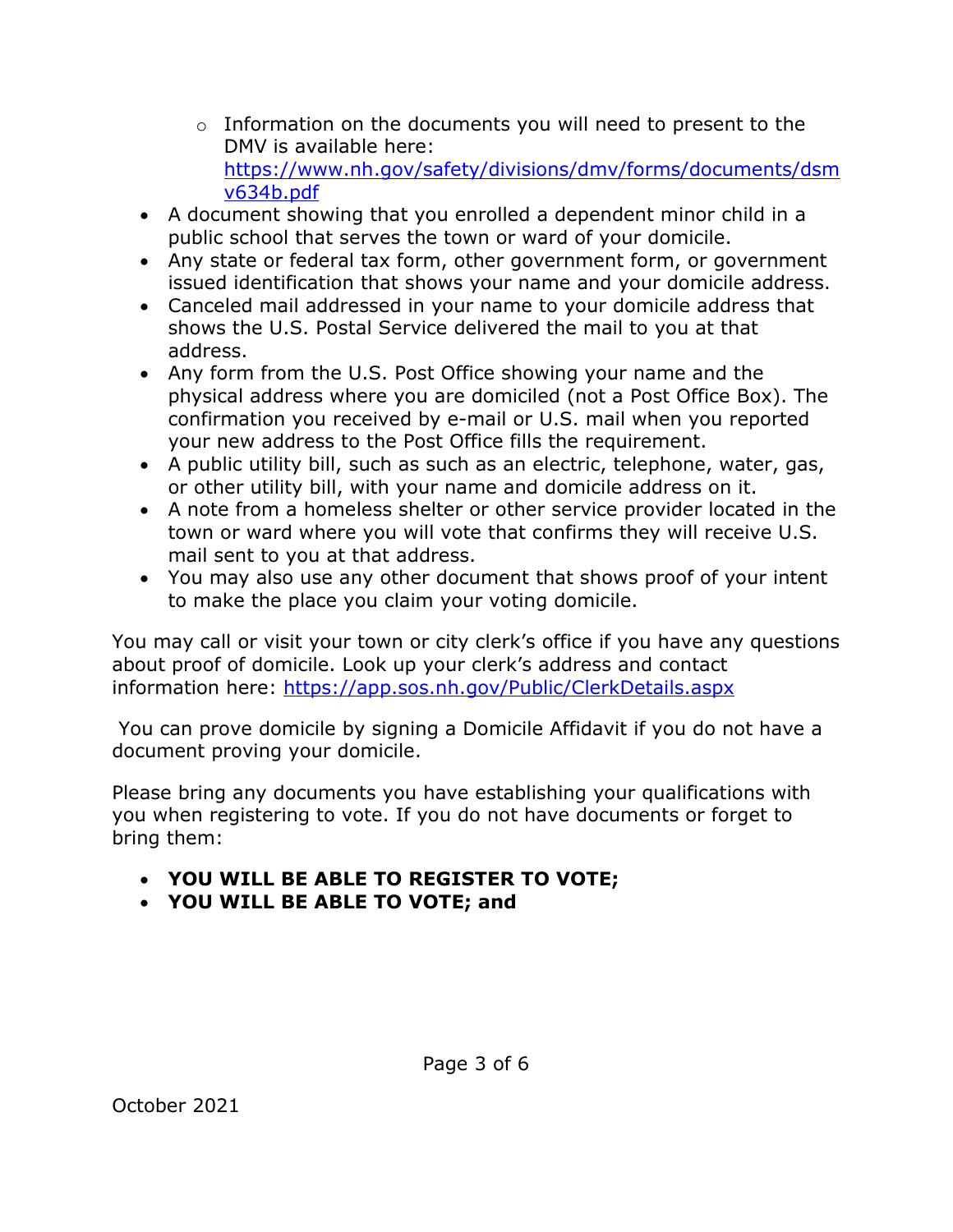#### • **YOU WILL USE A REGULAR ELECTION DAY BALLOT THAT ELECTION OFFICIALS WILL COUNT ON ELECTION DAY**.[3](#page-3-0)

Do not hesitate to ask at the town/city clerk's office or the supervisors of the checklist at the polls on Election Day if you have any questions about how to register to vote. Your local election officials will help you.

#### **Absentee Voter Registration**

You may register to vote by absentee (by mail) if one of the following is true:

• You will be absent from the town or city on the dates/times when the Supervisors of the Checklist meet to receive voter registration applications. The supervisors are required to meet on a date:

- 6 to 13 days before the September 13, 2022 primary and
- 6 to 13 days before the November 8, 2022 general election.
- Absence includes an employment commitment that prevents you from attending a session of the supervisors. The term "employment" includes the care of children and infirm adults, with or without compensation;

• You cannot appear in public because of observance of a religious commitment;

• You are unable to vote in person because of a physical disability, which includes any health condition causing concern about exposure to infection, including from COVID-19, or exposing others;

• You are a victim of domestic violence and have an active protective order or are participating in the Attorney General's address confidentiality program; or

 $\overline{a}$ 

<span id="page-3-0"></span> $3$  Citizens of New Hampshire who moved here from another state may have experienced casting a provisional ballot in their prior state when they failed to bring documentation of their qualifications or Photo ID to the polls. New Hampshire does not use a provisional ballot. Everyone who fills the requirements to register votes on a ballot election officials count on election day. New Hampshire does not have a durational residency requirement – you can move into New Hampshire, establish your voting domicile on election day, register, and vote. New Hampshire has election day voter registration at the polling place.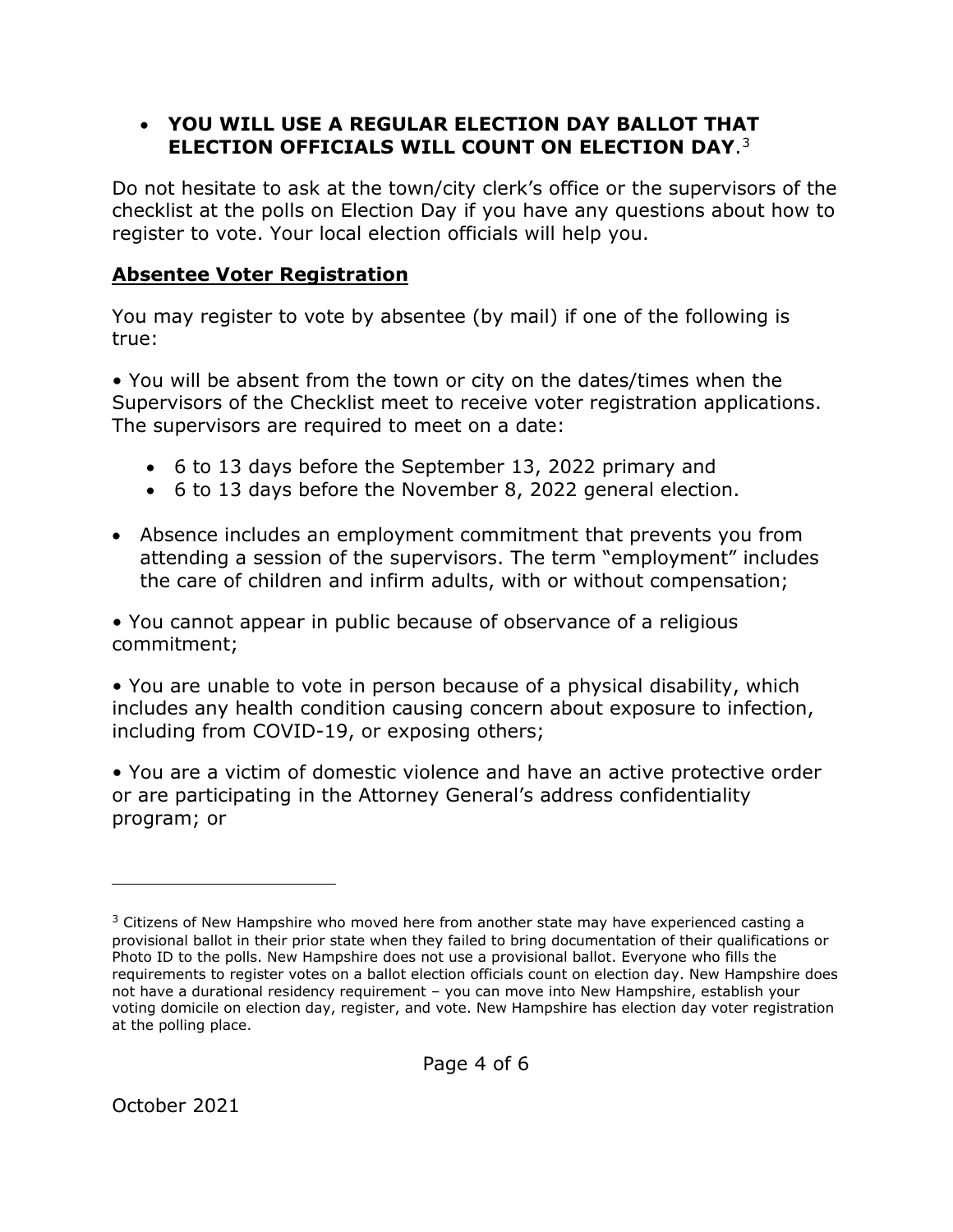• You are a person confined to a penal institution awaiting trial or because of a misdemeanor conviction. A person incarcerated because of a felony conviction is not eligible to register or vote while incarcerated.

Please access the "Absentee Voter Registration Requirements and Instructions" for a step-by-step guide regarding how to register absentee:

#### <https://sos.nh.gov/elections/voters/register-to-vote/>

#### **Accessible Electronic Absentee Voter Registration**

You may register through an accessible electronic absentee voter registration process if you meet the State's requirements and qualifications to vote and are unable to register to vote in person because of a print-based physical disability (e.g., blindness). You should request an Accessible Absentee Voter Registration Affidavit and an Accessible Standard Voter Registration form directly from your city or town clerk. The Application for an Accessible Electronic Absentee Ballot also allows you to request the electronic forms necessary for absentee electronic voter registration. You may download the Application for an Accessible Electronic Absentee Ballot from the following website: [https://sos.nh.gov/elections/voters/register-to](https://sos.nh.gov/elections/voters/register-to-vote/absentee/accessible-voting/)[vote/absentee/accessible-voting/](https://sos.nh.gov/elections/voters/register-to-vote/absentee/accessible-voting/)

#### **More Detailed Information regarding Registering to Vote**

#### **What is "domicile"?**

"The fundamental idea of domicile is home." *Felker v. Henderson*, 78 N.H. 509, 511 (1917).

"An inhabitant's domicile for voting purposes is that one place where a person, more than any other place, has established a physical presence and manifests an intent to maintain a single continuous presence for domestic, social, and civil purposes relevant to participating in democratic selfgovernment. A person has the right to change domicile at any time, however a mere intention to change domicile in the future does not, of itself, terminate an established domicile before the person actually moves." RSA 654:1, I.

"A student of any institution of learning may lawfully claim domicile for voting purposes in the New Hampshire town or city in which he or she lives while attending such institution of learning if such student's claim of domicile otherwise meets the requirements of RSA 654:1, I." RSA 654:1, I-a.

Page 5 of 6

October 2021